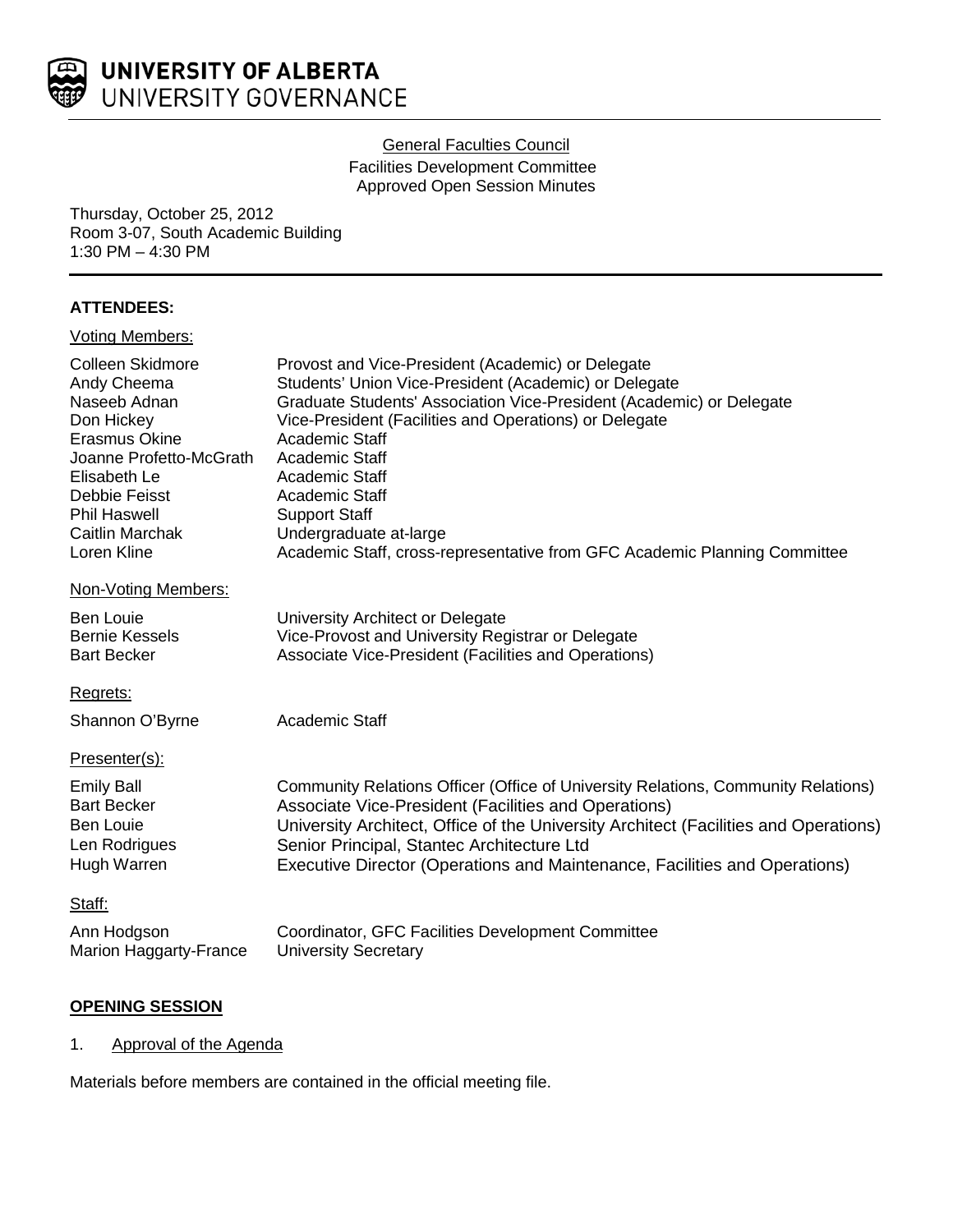Motion: Kline/Le

THAT the GFC Facilities Development Committee approve the Agenda.

**CARRIED**

2. Approval of the Open Session Minutes of September 27, 2012

Materials before members are contained in the official meeting file.

Motion: Profetto-McGrath/Kline

THAT the GFC Facilities Development Committee approve the Minutes of September 27, 2012.

**CARRIED**

#### 3. Comments from the Chair

Chair Dr Colleen Skidmore thanked Dr Elisabeth Le for serving as Acting Chair at the September 27, 2012 meeting of FDC.

*[Scribe's Note: Mr Nathan Andrews, GSA Vice-President (Academic) represented the GSA on behalf of Mr Naseeb Adnan until 2:35 p.m., at which time Mr Adnan arrived to resume his GSA appointee role.]*

#### **DISCUSSION ITEMS**

4. Dentistry Pharmacy Building Redevelopment

Materials before members are contained in the official meeting file.

*Presenters:* Bart Becker, Associate Vice-President (Facilities and Operations); Ben Louie, University Architect, Office of the University Architect (Facilities and Operations); Hugh Warren, Executive Director (Operations and Maintenance, Facilities and Operations); Len Rodrigues, Senior Principal, Stantec Architecture Ltd

*Purpose of the Proposal:* To bring forward as a discussion item, the Dentistry/Pharmacy Building Redevelopment – renew and repurpose.

#### *Discussion:*

Chair, Dr Colleen Skidmore, invited Mr Bart Becker to introduce the Dentistry/Pharmacy Building Redevelopment report. Mr Becker provided a preamble to the vision of the extensive redevelopment project. Mr Ben Louie joined Mr Becker in welcoming Mr Hugh Warren and Mr Len Rodrigues to the table, supported by members of the presentation team.

Mr Louie highlighted key elements contributing to "whole campus planning", including the enhancing of campus experience and connectivity to transit points. Mr Warren provided a detailed synopsis of the Dentistry/Pharmacy Building redevelopment project, advising that the conceptual process has transformed into shell and core development, with a renewal of academic and administrative elements. Mr Warren noted the electronic availability of the draft schematic design report to be made accessible to FDC members for their perusal in advance of the November 2012 meeting of GFC FDC. Aided by a detailed power-point presentation, Mr Len Rodrigues provided an indepth review of the two previous visioning sessions, identifying key points developed through this consultation process, including "where we are", goals, challenges and process.

During the ensuing discussion, presenters addressed questions and comments including, but not limited to, the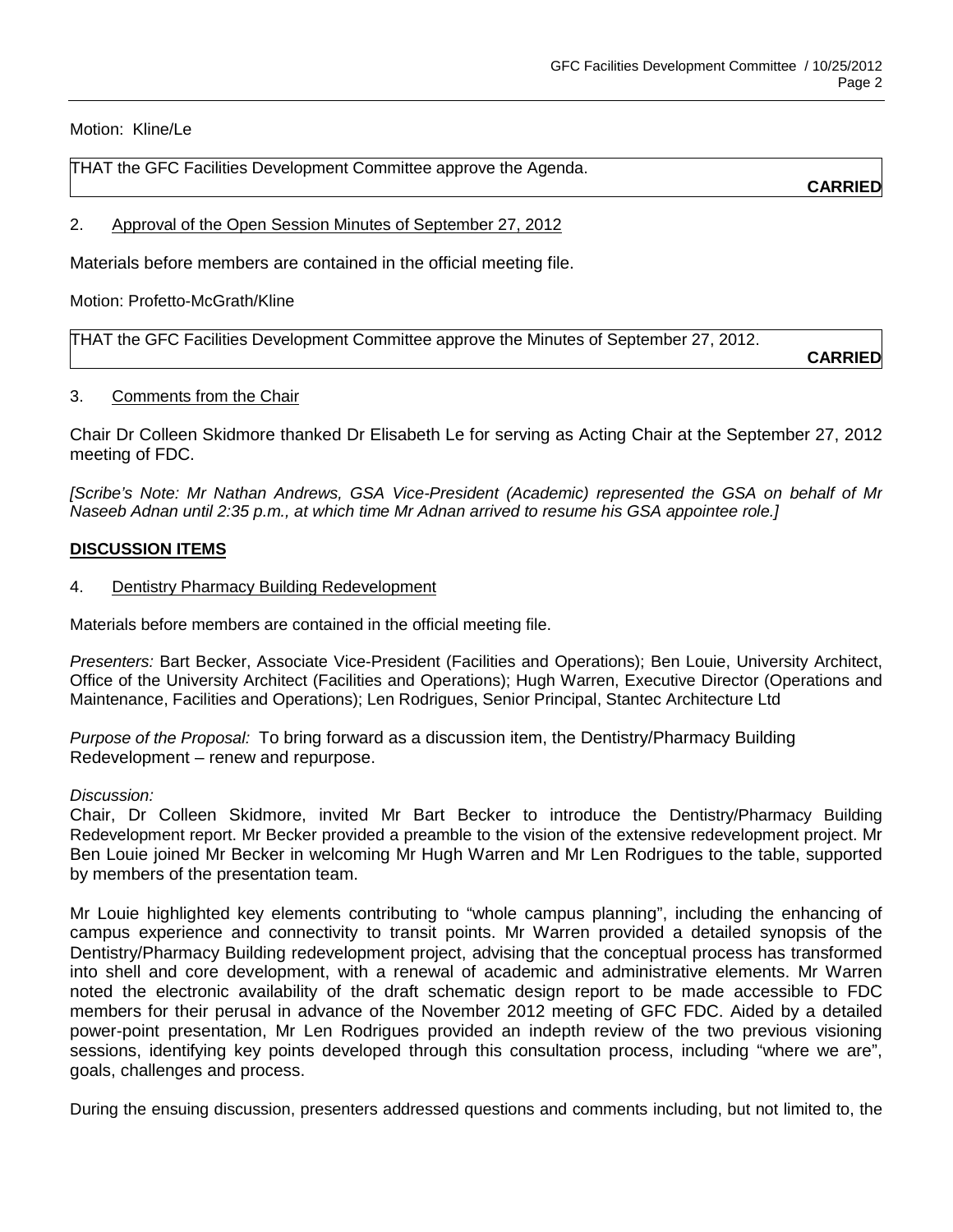following: retaining the building's historical value and features, use of glass materials to manage sun/shading and acoustics, building naming possibilities, current functionality and role of Slowpoke to the U of A, functional and design considerations of the two types of building entries (formal/informal), and LRT entrance plans. Mr Becker added that the building entry points will be articulated within the future report coming to GFC FDC.

The Chair thanked all members of the presentation team for their comprehensive report.

### 5. Proposed Amendment of the University's Long Range Development Plan (LRDP)

Materials before members are contained in the official meeting file.

*Presenters:* Bart Becker, Associate Vice-President (Facilities and Operations); Ben Louie, University Architect, Office of the University Architect (Facilities and Operations); Emily Ball, Community Relations Officer (Office of University Relations, Community Relations)

*Purpose of the Proposal:* For discussion/information. To provide an update to the Facilities Development Committee (FDC) on the current planning and consultations that have taken place to date with resent to a proposed amendment to the University's Long Range Development Plan (LRDP), and more specifically Sectors 12, 13 and 14 located at the University's South Campus.

#### *Discussion:*

Chair, Dr Colleen Skidmore, invited Mr Bart Becker to introduce the proposed Amendment of the University's Long Range Development Plan (LRDP) report. Mr Becker, joined by Mr Ben Louie, welcomed University's Lead Community Consultant, Ms Emily Ball, to the table. Mr Bart Becker provided an in-depth review of the Public Open House Presentation Boards (as presented to the community on September 26, 2012), highlighting "smart growth principles" and "planned communities principles". Mr Becker indicated that key stake-holders have been engaged throughout the consultation period to date. Mr Becker identified the sustainable systems addressed within the presentation boards including seven sustainable themes of development: Energy Efficiency, Waste and Wastewater Management, Water and Stormwater Management, Ecology and the Environment, Transportation, Built Environment and Healthy and Complete Communities.

Mr Ben Louie addressed the "phased development" presentation board, as originally prepared for information sharing and discussion purposes with all communities at the Public Open Houses. Mr Louie confirmed that the University will hold a second community-wide open house in February 2013.

Ms Emily Ball reported to members that several opportunities for discussion have occurred with the South Campus Consultation Group (SCCG). Ms Ball reported that on September 26, 2012, the purpose of the Public Open House was to bring communities up to speed on where the University was at, and to provide an opportunity to update communities on the prior discussions with the SCCG. Ms Ball noted that planning is underway for a comprehensive Open House in February 2013, engaging both the University (internal) and communities (external). Mr Becker added that it is of significant value to encourage student presence at the February 2013 Open House in terms of providing feedback to the public regarding student communities. Ms Ball indicated that students are key stakeholders and confirmed there is an internal focus to engage students groups throughout the consultation process.

Ms Ball reviewed the Evaluation Summary regarding the Public Information Open House held September 26, 2012, indicating that all commentary is received over a 21 day period and compiled into an external output document. Key questions and comments are conveyed into valuable feedback for planning purposes.